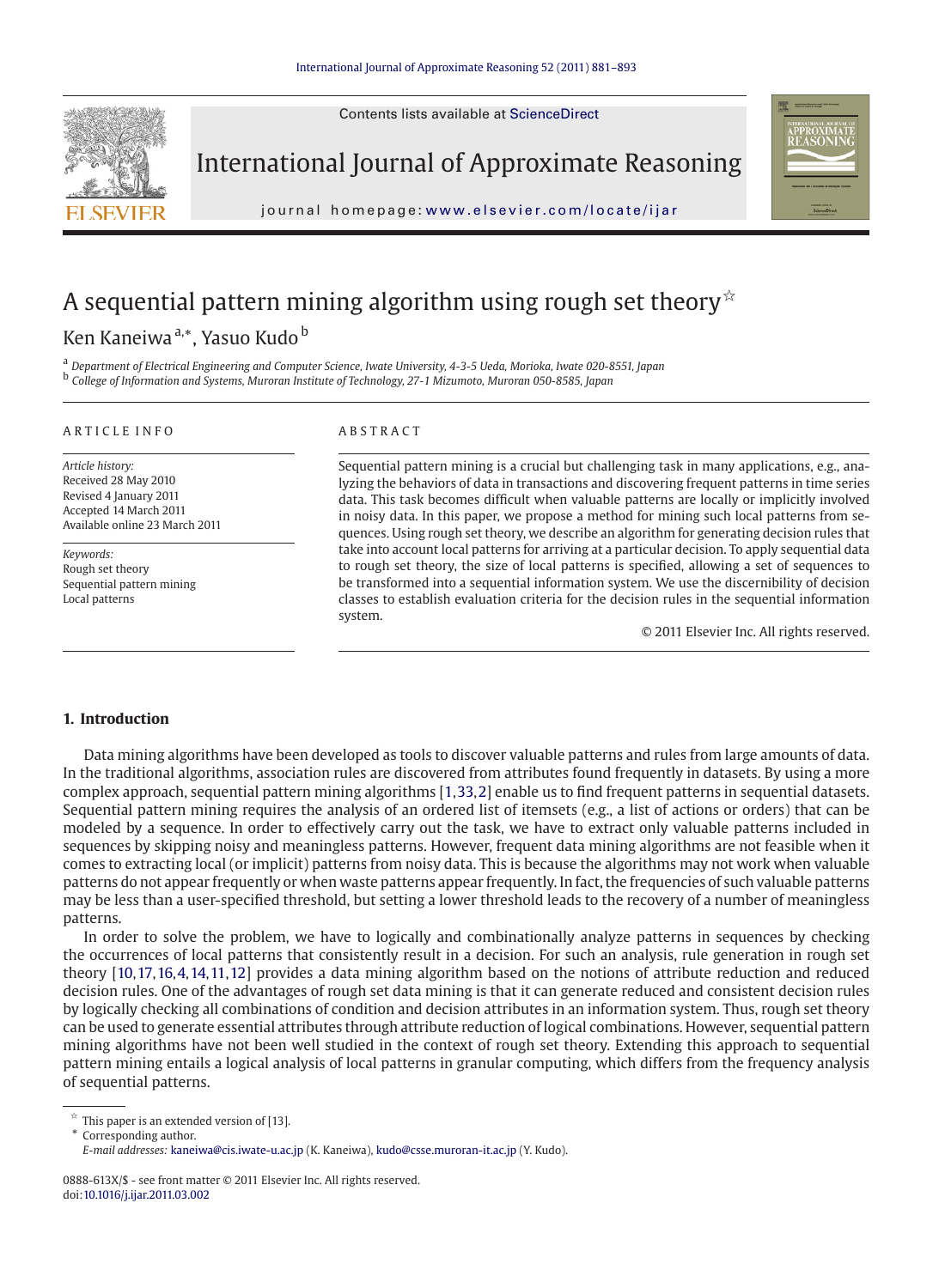In this paper, we propose a sequential pattern mining algorithm using the rule generation from discernibility in rough set theory. This algorithm computes subsequences of a fixed size that are regarded as local patterns hidden inside sequences. A sequential information system consists of the subsequences obtained from a set of sequences so that we can apply sequential data to the rough set data mining. The decision rules generated from a sequential information system are said to be *sequential* decision rules. In each of the rules, the condition attributes represent the occurrences of local patterns in a sequence. In order to estimate the local patterns in the rules, we establish the evaluation of occurrence-based accuracy and coverage for sequential decision rules. This is because the accuracy and coverage measures in rough set theory [\[18](#page--1-10)[,19,](#page--1-11)[26](#page--1-12)[,27](#page--1-13)[,20](#page--1-14)] do not evaluate the occurring sequence patterns in each sequence.

Our algorithm for mining local sequence patterns has the following interesting features:

- *Occurrences of Local Patterns:* Given a set of sequences, a sequential information system is constructed from the attributes that denote the subsequences of a fixed size, where each attribute value represents the number of occurrences of a local pattern in a sequence.
- *Granularities of Sequences:* The different sizes of local sequence patterns determine the diversity of granularities in a sequential information system. In other words, longer subsequences correspond to smaller granularities because they contain more information.
- *Reduced and Consistent Decision Rules:* In rough set theory, attribute reduction generates *reduced* decision rules. In addition, the decision rules are *consistent*, and hence, they are significantly different from the frequent association rules in traditional data mining, because logically inconsistent rules are excluded due to the discernibility of decision classes.

In relation to statistical data mining algorithms, these features are important in that they allow us to obtain implicitly local patterns, particularly when the patterns do not appear frequently. This is because each of the minimal subsets of the condition attributes calculated in rough set theory essentially discerns the decision classes among sequences without evaluating their frequencies.

This paper is arranged as follows: Section [2](#page-1-0) briefly recalls the basic notions of rough sets. In Section [3,](#page--1-15) we describe the extension of rough set data mining to sequential pattern mining. We formalize a transformation from a set of sequences into a sequential information system. We then establish the occurrence-based accuracy and coverage of the sequential decision rules generated from the sequential information system. In Section [4,](#page--1-16) we present our algorithm for mining local sequence patterns from a set of sequences. The experimental results are reported in Section [5.](#page--1-17) Finally, we discuss related work in Section [6](#page--1-18) and conclude this paper in Section [7.](#page--1-19)

### <span id="page-1-0"></span>**2. Rough sets**

An attribute *a* is a mapping *a* :  $U \to V_a$  where *U* is a non-empty finite set of objects (called the universe) and  $V_a$  is the value set of *a*. An information system is a pair  $T = (U, A)$  of the universe *U* and a non-empty finite set *A* of attributes. Let *B* be a subset of *A*. The *B*-indiscernibility relation is defined by an equivalence relation  $I_B$  on *U* such that  $I_B = \{(x, y) \in U^2 \mid$  $∀a ∈ B$ .  $a(x) = a(y)$ . The equivalence class of  $I_B$  for each object  $x ∈ U$  is denoted by [ $x]_B$ . Let *X* be a subset of *U*. We define the lower and upper approximations of X by  $\underline{B}(X) = \{x \in U \mid [x]_B \subseteq X\}$  and  $\overline{B}(X) = \{x \in U \mid [x]_B \cap X \neq \emptyset\}$ . A subset B of *A* is a reduct of *T* if  $I_B = I_A$  and there is no subset *B*<sup>*'*</sup> of *B* with  $I_{B'} = I_A$  (i.e., *B* is a minimal subset of the condition attributes without losing discernibility).

A decision table is an information system  $T' = (U, A \cup \{d\})$  such that each  $a \in A$  is a condition attribute and  $d \notin A$ is a decision attribute. Let  $V_d$  be the value set  $\{d_1,\ldots,d_u\}$  of the decision attribute *d*. For each value  $d_i \in V_d$ , we obtain a decision class  $U_i = \{x \in U \mid d(x) = d_i\}$  where  $U = U_1 \cup \cdots \cup U_{|V_d|}$  and for every  $x, y \in U_i$ ,  $d(x) = d(y)$ . The B-positive region of d is defined by  $P_B(d) = \underline{B}(U_1) \cup \cdots \cup \underline{B}(U_{|V_d|})$ . A subset B of A is a relative reduct of T' if  $P_B(d) = P_A(d)$  and there is no subset *B*<sup> $\prime$ </sup> of *B* with  $P_{B'}(d) = P_A(d)$ .

We define a formula  $(a_1 = v_1) \wedge \cdots \wedge (a_n = v_n)$  in *T'* (denoting the condition of a rule) where  $a_j \in A$  and  $v_j \in V_{a_j}$  $(1 \le j \le n)$ . The semantics of the formula in *T'* is defined by  $[(a_1 = v_1) \land \cdots \land (a_n = v_n)]_{T'} = \{x \in U \mid a_1(x) = 0\}$  $v_1, \ldots, a_n(x) = v_n$ . Let  $\varphi$  be a formula  $(a_1 = v_1) \wedge \cdots \wedge (a_n = v_n)$  in *T'*. A decision rule for *T'* is of the form  $\varphi \to (d = d_i)$ , and it is true if  $[\![\varphi]\!]_{T'} \subseteq [\![(d = d_i)]\!]_{T'} (= U_i)$ . The accuracy and coverage of a decision rule *r* of the form  $\varphi \to (d = d_i)$  are respectively defined as follows:

$$
\begin{aligned}\n\text{accuracy}(T', r, U_i) &= \frac{|U_i \cap [\![\varphi]\!]_{T'}}{|\![\![\varphi]\!]_{T'}|} \\
\text{coverage}(T', r, U_i) &= \frac{|U_i \cap [\![\varphi]\!]_{T'}}{|U_i|}\n\end{aligned}
$$

In the evaluations,  $|U_i|$  is the number of objects in a decision class  $U_i$  and  $|[\![\varphi]\!]_{T'}|$  is the number of objects in the universe  $U = U_1 \cup \cdots \cup U_{|V_d|}$  that satisfy condition  $\varphi$  of rule *r*. Therefore,  $|U_i \cap [\varphi] |_{T'}|$  is the number of objects satisfying the condition  $\varphi$  restricted to a decision class  $U_i$ .